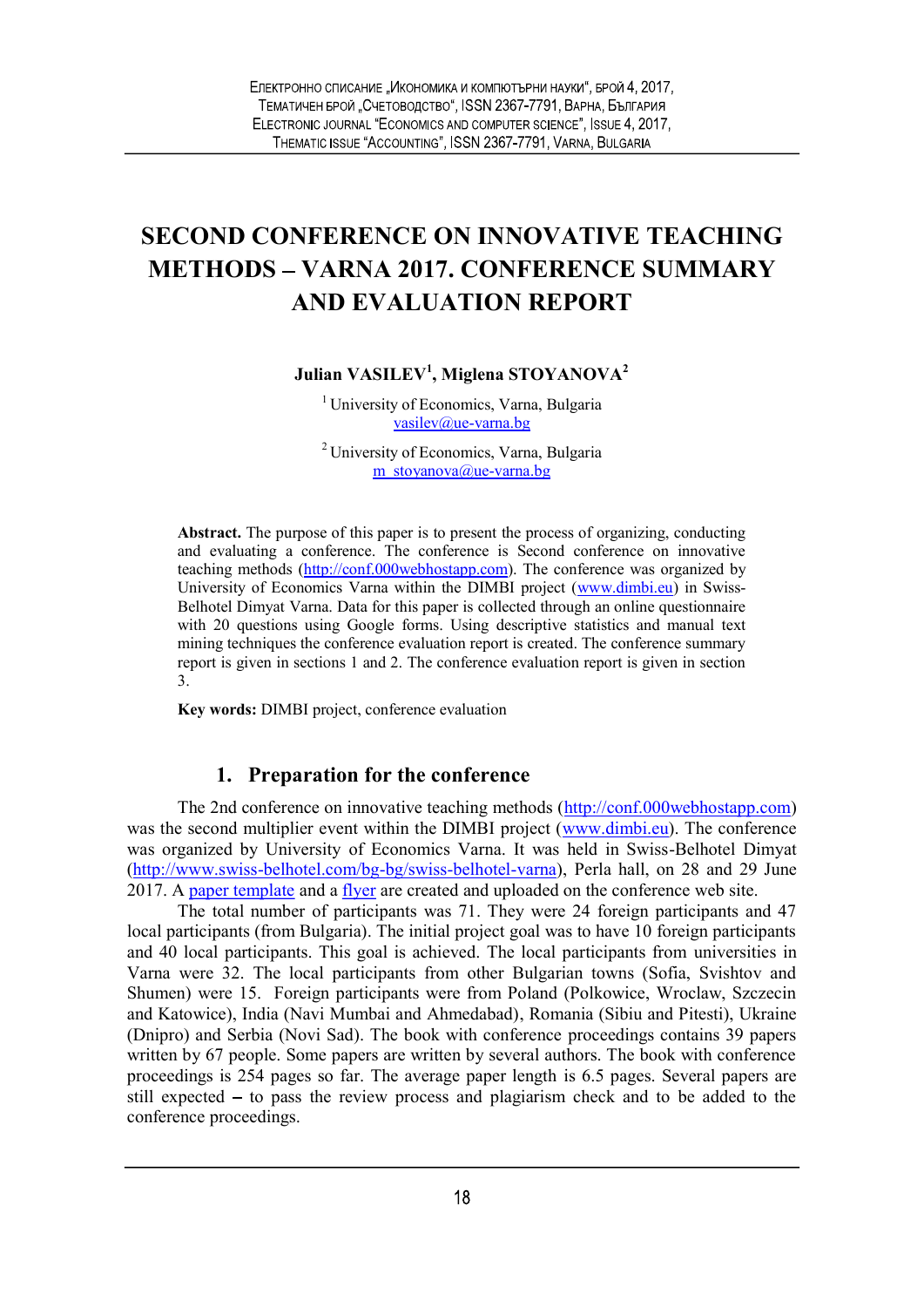The conference organizers received 41 papers. 2 papers are rejected. 6 papers are returned for revising due to bad style or plagiarism. The authors of these 6 papers have revised them. The papers passed again the review process and plagiarism check and they were included in the conference proceedings. 33 papers are accepted without revisions. Three people were engaged with plagiarism check and one person with the review process.

The conference proceedings are visible on the conference web site  $-$  they are published online with an ISBN. The book with conference proceedings is indexed in RePEc (http://econpapers.repec.org/bookchap/vrndimbip/23.htm). According to Christian Zimmermann (web master of RePEc) the page views of the conference proceedings (http://econpapers.repec.org/bookchap/vrndimbip/) in RePEc during June 2017 are 64. The file downloads from RePEc during June 2017 are 25. (See http://logec.repec.org/scripts/seritemstat.pf?h=repec:vrn:dimbip).

## 2. Conducting the conference

From all 71 participants: 39 people attended the conference physically, 3 people participated with posters during a poster session, 29 people participated remotely. 4 people attended the conference without participating with a paper. Members of the DIMBI project, who took part in the conference, are 3 people from University of Economics Varna, 1 person from Jan Wyzykowsky University in Polkowice and 1 person from University of Economics Wroclaw.

During the conference several coffee breaks were provided. Lunch and dinner were also provided for the conference participants. Three twin rooms were also used by conference participants coming from Sofia, Polkowice and Navi Mumbai.

## 3. Conference evaluation

The conference evaluation is conducted through an anonymous online questionnaire, send to 59 participants (42 local participant and 17 foreign participants). 28 answers are received. The response rate is 47%.

The conference survey was conducted after the conference  $(29 \text{ June} - 03 \text{ July } 2017)$ . The received answers are converted into an  $XLSX$  file and after that  $-$  to a SAV file for PSPP or SPSS. Coding of variables is done. Using descriptive statistics several tables with aggregated data are created. Conference satisfaction is measured with questions Q1-Q12  $(table 1)$ .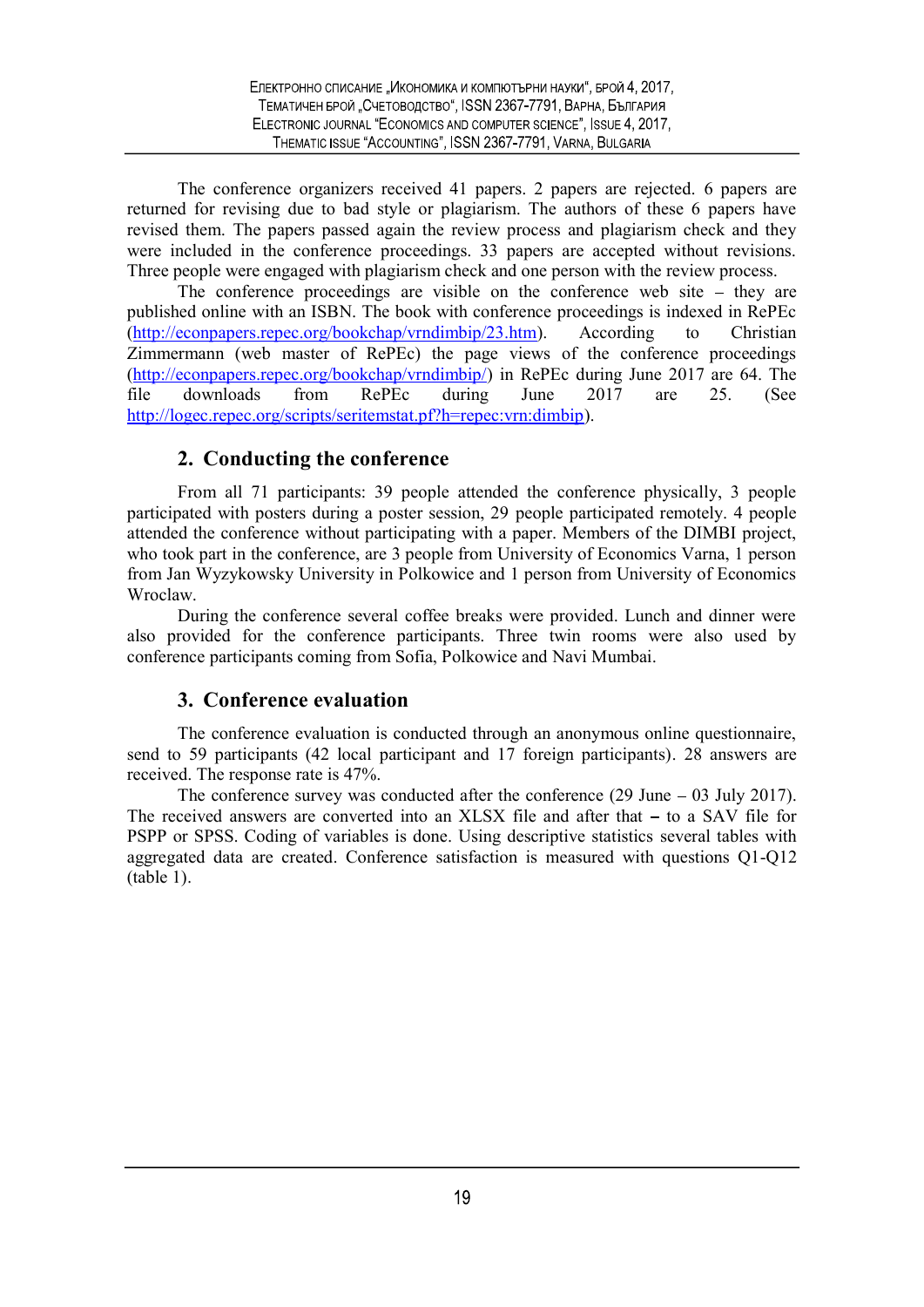#### Table 1.

|                                                                                                                               | Given answers (in %) |          |         |      |                   |
|-------------------------------------------------------------------------------------------------------------------------------|----------------------|----------|---------|------|-------------------|
| <b>Questions</b>                                                                                                              |                      | 2        | 3       | 4    | 5                 |
|                                                                                                                               | Strongly<br>disagree | $\cdots$ | .       | .    | Strongly<br>agree |
| Q1. I am satisfied with the conference as a<br>whole                                                                          | 0.0                  | 0.0      | 3.6     | 25.0 | 71.4              |
| Q2. I had time to look at the conference<br>proceedings before the conference                                                 | 0.0                  | 3.6      | 3.6     | 28.6 | 64.3              |
| Some papers in the conference<br>Q3.<br>proceedings attracted my attention. I plan to<br>contact the authors of these papers. | 0.0                  | 0.0      | 10.7    | 35.7 | 53.6              |
| Q4. The event met my expectations.                                                                                            | $0.0\,$              | 0.0      | 3.6     | 28.6 | 67.9              |
| Q5. The conference program was well<br>organized.                                                                             | $0.0\,$              | 0.0      | 3.6     | 17.9 | 78.6              |
| Q6. The event was well prepared.                                                                                              | $0.0\,$              | 0.0      | 3.6     | 21.4 | 75.0              |
| Q7. The organisers were helpful.                                                                                              | $0.0\,$              | 0.0      | $0.0\,$ | 14.3 | 85.7              |
| Q8. The atmosphere was friendly.                                                                                              | $0.0\,$              | 0.0      | 3.6     | 17.9 | 78.6              |
| had a chance for<br>We<br>O9.<br>remote<br>participation in the conference.                                                   | 0.0                  | 0.0      | 14.3    | 25.0 | 60.7              |
| Q10. I extended my knowledge<br>in<br>innovative teaching methods.                                                            | $0.0\,$              | 0.0      | 3.6     | 28.6 | 67.9              |
| Q11. The conference web site was useful.                                                                                      | $0.0\,$              | 0.0      | 10.7    | 14.3 | 75.0              |
| Q12. The catering during the conference<br>was OK.                                                                            | $0.0\,$              | 0.0      | 3.6     | 10.7 | 85.7              |

| Results of the questions concerning conference satisfaction $(Q1-Q12)$ |  |  |  |  |  |
|------------------------------------------------------------------------|--|--|--|--|--|
|------------------------------------------------------------------------|--|--|--|--|--|

Source: Own calculations in PSPP

71.4% of all respondents are satisfied with the conference as a whole. The conference satisfaction in different dimensions is measured with questions Q2 to Q12. 64.3% of the respondents had time to look at the conference proceedings before the conference. 53.6% of the respondents plan to contact the authors of some of the read papers because they attracted their attention. 67.9% of the respondents strongly agree that the event met their expectations. 78.6% of the respondents strongly agree that the conference program was well organized. 75% of the respondents strongly agree that the conference was well prepared. 85.7% of the respondents strongly agree that the organizers were helpful. 78.6% of the respondents strongly agree that the atmosphere was friendly. 60.7% of the respondents strongly agree that they had a chance for remote participation. 67.9% of the respondents strongly agree that they extended their knowledge in innovative teaching methods. 75% of the respondents strongly agree that the conference web site was useful. 85.7% of the respondents strongly agree that the catering during the conference was OK.

Respondents were asked the possible reasons for attending the conference. They had a chance to mark more than one reason (table 2).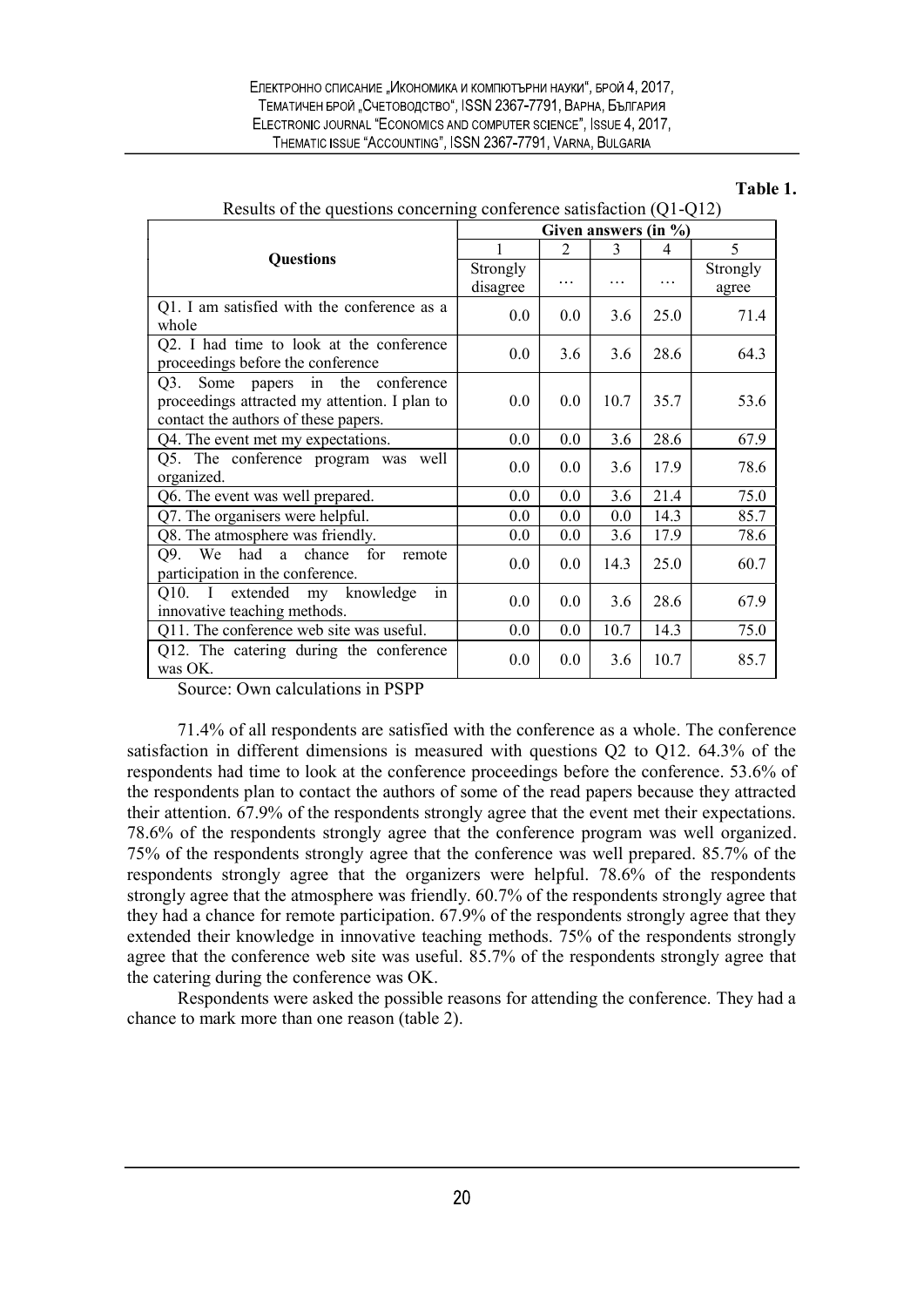#### Table 2.

| Results of the questions concerning the reasons for attending the conference |  |
|------------------------------------------------------------------------------|--|
| $(Q13.1-Q13.5)$                                                              |  |

|                                           | Given answers (in %) |               |  |
|-------------------------------------------|----------------------|---------------|--|
| <b>Questions</b>                          | The option           | The option is |  |
|                                           | is checked           | not checked   |  |
| Q13.1. The conference proceedings are     | 71.4                 | 28.6          |  |
| indexed in RePEc                          |                      |               |  |
| Q13.2. There is no conference fee         | 50.0                 | 50.0          |  |
| Q13.3. The conference is in Varna         | 60.7                 | 39.3          |  |
| Q13.4. I have the opportunity to meet new | 67.9                 | 32.1          |  |
| colleagues                                |                      |               |  |
| Q13.5. I have the opportunity to exchange | 82.1                 | 17.9          |  |
| ideas                                     |                      |               |  |

The strongest reason for attending the conference was the opportunity to exchange ideas. This reason is followed by the fact that the conference proceedings are indexed in RePEc. Almost 2/3 of the respondents attended the conference because of meeting new colleagues. The absence of a conference fee was not a strong reason for attending it.

Since respondents had the chance to mark several reasons, the number of reasons is aggregated by the number of respondents (table 3).

Table 3.

Results of the questions concerning the reasons for attending the conference

| Count of reasons to attend the<br>conference | <b>Number of respondents</b> |
|----------------------------------------------|------------------------------|
| 1 (one reason was marked)                    |                              |
| 2 (two reasons were marked)                  |                              |
| 3 (three reasons were marked)                |                              |
| 4 (four reasons were marked)                 |                              |
| 5 (five reasons were marked)                 |                              |
| Total                                        | 28                           |

Q14 is an open text question "If you have recommendations to the conference organizers, please, write them here". Three people said that they do not have any recommendations. Five people wrote: "should be continued", "Well done!", "Keep doing the great job!!!", "When will be the next conference?", "I am interested in the organizers' research". 20 people did not give any recommendations.

O15 is oriented to checking if the participant is "local" (from Bulgaria) or "foreign" (from abroad). 82.1% of the respondents are "local". 17.9% of the respondents are "foreign". The ratio between local and foreign participants in the respondents ( $n=28$ ) is  $23/5 = 4.60$ . The ratio between local and foreign participants in the population  $(N=71)$  is  $47/24 = 1.96$ . Local participants were more active in filling in the survey. One of the possible reasons for this discrepancy was the fact that several papers from foreign participants were sent to the organizing committee after finishing the conference evaluation survey period  $(29 \text{ June} - 03)$ July 2017).